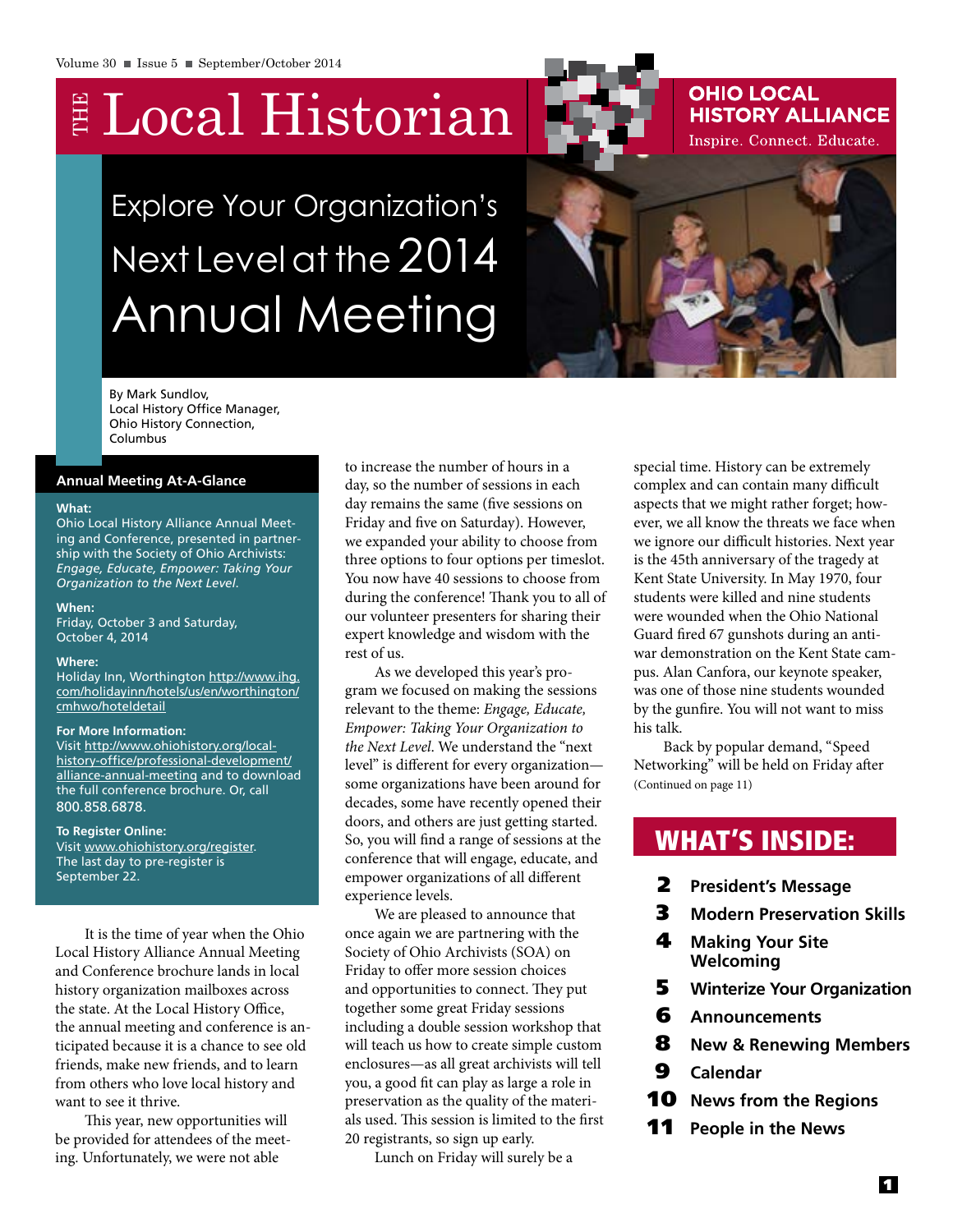# President's Message:

*As the schools open their doors once more and the leaves start to turn, local history folks are also busy changing their routines to be in tune with the seasons. At the Ohio Local History Alliance, autumn finds us busily preparing for our annual meeting. This year our meeting will be held October 3 and 4th at the Holiday Inn in Worthington. If you have not already made plans to do so, we sincerely hope you will consider joining us! We know that you are busy and it is sometimes hard to get away, that's why we schedule the meeting to fall on a Friday and Saturday.* 

**OHIO LOCAL HISTORY ALLIANCE** Inspire. Connect. Educate.

### The **Ohio Local History Alliance**,<br>organized in 1960 under sponsorship of

the Ohio History Connection, is composed of local historical societies, historic preservation groups, history museums, archives, libraries, and genealogical societies throughout the state involved in collecting, preserving, and interpreting Ohio's history.

*The Local Historian* (ISSN 9893-3340) is published bimonthly by the Ohio History Connection, 800 E. 17th Avenue, Columbus, OH 43211-2497, as a benefit to Ohio Local History Alliance members. Periodicals Postage Paid at Columbus, OH.

POSTMASTER: Send address changes to: *The Local Historian*, Local History Office, Ohio History Connection, 800 E. 17th Avenue, Columbus, OH 43211-2497. Editors: Amy Rohmiller, Mark Sundlov, Rosa Rojas

Please direct materials or phone inquiries to:

*The Local Historian*

Local History Office Ohio History Connection 800 E. 17th Avenue Columbus, OH 43211-2497 1-800-858-6878 FAX: (614) 297-2567 *arohmiller@ohiohistory.org*

Visit The Alliance online at *www.ohiolha.org* and on Facebook at *www.facebook.com/ohiolocalhistoryalliance*

#### Annual Membership Dues:

**Organizations:** Annual budget over \$200,000: \$100 (\$190 for 2) Annual budget \$100,000-\$200,000: \$75 (\$140 for 2) Annual budget \$25,000-\$100,000: \$60 (\$110 for 2) Annual budget below \$25,000: \$35 (\$65 for 2)

**Individuals:** Affiliate: \$35 (\$65 for 2) Individual: \$50 (\$90 for 2) Students: \$20

#### **Business: \$100 (\$190 for 2)**

Individual subscriptions to *The Local Historian* only are available for \$25 annually. © 2014 Ohio History Connection

*We also know that funds are tight—this year is the second year we are offering not one but two scholarships. We encourage you to apply (details are on our website). We are offering a wealth of sessions to meet every need. Worried about budgets? Try the session*  Grantwriting, Fundraising, and Donor Cultivation*. Hoping to make better use of your archival materials? You are in luck! We are once again partnering with the Society of Ohio Archivists, and an archival track is available to you all day on Friday. Do you have a copyright concern? Check out* Navigating Copyright Law*. There are also sessions geared towards educators, digital communicators, managers, and folks who do everything. Be sure to include networking in your agenda. The keynote luncheon on Friday features Alan Canfora from the Kent State University May 4 Center. The Friday evening reception and dinner* 

*offers the chance to meet and mingle with your fellow Ohio historians. Saturday is the awards luncheon attend to congratulate your fellow local historians and you will be sure to take home some great ideas too.We look forward to seeing you in Worthington this fall.*

#### **Maggie Marconi**

President, Ohio Local History Alliance Museum Administrator, Sandusky Library/ Follett House Museum (419) 625-3834 mmarconi@sanduskylib.org

# 2014 Board Members Ohio Local History Alliance

#### **President**

**Maggie Marconi,** Museum Administrator Sandusky Library/ Follett House Museum Sandusky  $(419)$  625-3834 *mmarconi@sanduskylib.org http://www.sandusky.lib.oh.us/follett\_house*

**1st Vice President Beth Weinhardt,** Coordinator

Anti-Saloon League Museum, Westerville (614) 882-7277, Ext 160 *bweinhar@westervillelibrary.org http://westervillelibrary.org/local-history*

**2nd Vice President Todd McCormick,** Curator/Director Logan County Historical Society Bellefontaine (937) 593-7557 *tmccormick@loganhistory.org http://www.loganhistory.org*

**Secretary Ruth Brindle,** Curator Quaker Heritage Center Wilmington College, Wilmington (937) 481-2456 *ruth\_brindle@wilmington.edu*

*http://www2.wilmington.edu/qhc* **Treasurer Kathleen Fernandez,** Executive Director North Canton Heritage Society North Canton

(330) 494-4791 *ncantonheritage@sbcglobal.net http://www.northcantonheritage.org*

**Trustees-At-Large Joy Armstrong,** Executive Director Sylvania Historical Village, Sylvania (419) 882-4865 *hist.village@sev.org http://www.cityofsylvania.com/default. aspx?nspace=CityOfSylvania.Home.Discover-Sylvania.SylvaniaHistory.HistoricalVillage*

**Jim Gibson,** Executive Director Knox County Historical Society Mt. Vernon (740) 393-5247 *jlgibson@ecr.net http://www.knoxhistory.org*

**Wendy Zucal,** Executive Director Dennison Railroad Depot Museum Dennison (740) 922-6776 *director@dennisondepot.org http://dennisondepot.org*

#### **Immediate Past-President**

**Christie Weininger,** Executive Director Rutherford B. Hayes Presidential Center Fremont (419) 332-2081

*cweininger@rbhayes.org http://www.rbhayes.org*

**Ex-Officio (Executive Secretary) Mark Sundlov,** Department Manager Local History Office, Ohio History Connection, Columbus (614) 297-2343 *msundlov@ohiohistory.org http://www.ohiohistory.org*

**Region 1 Gary Levitt,** Director Museum of Postal History, Delphos (419) 303-5482

*mphdelphos@gmail.com http://www.postalhistorymuseum.org*

**Holly Hartlerode,** Curator Wood County Historical Center Bowling Green (419) 352-0967

*curator@woodcountyhistory.org http://www.woodcountyhistory.org* **Region 2**

**Brenda Stultz,** Curator Clyde Heritage League, Clyde (419) 547-7946 *bjstultz@embarqmail.com* http://www.clydeheritagele

**Gale Martin,** Executive Director Marion County Historical Society, Marion (740) 387- 4255 *mchs@marionhistory.com http://www.marionhistory.com*

**Region 3**

**Rebecca Larson-Troyer,** Librarian Special Collections Division Akron-Summit County Public Library Akron

(330) 643-9030 *rltroyer@akronlibrary.org http://sc.akronlibrary.org*

**Timothy Daley,** Executive Director Cuyahoga County Soldiers' and Sailor' Monument, Cleveland нонанин, елек<br>(216) 621-3746<br><u>tdaley@cu</u>yahova *tdaley@cuyahogacounty.us http://www.soldiersandsailors.com*

**Region 4**

**Leann Rich,** Manager of Education & External Relations Mahoning Valley Historical Society Youngstown (330) 743-2589 *lrich@mahoninghistory.org http://www.mahoninghistory.org*

**Lae'l Hughes-Watkins,** University Archivist KSU Department of Special Collections & Archives, Kent (330) 672-1639 *lhughesw@kent.edu http://www.library.kent.edu/page/10300*

**Region 5**

**Kate Smith,** Special Projects Coordinator Dennison Railroad Depot Museum Dennison (740) 922-6776

*kates@dennisondepot.org http://dennisondepot.org*

**Cristina Savu,** Registrar Massillon Museum, Massillon (330) 833-4061 (x112) *csavu@massillonmuseum.org http://massillonmuseum.org*

#### **Region 6**

**Leslie Blankenship,**<br>Franklinton Historical Society<br>Columbus (614) 527-1957 *lblanken@att.net http://franklintonhistoricalsociety.org*

**Andrea Brookover,** Executive Director Fairfield Heritage Association, Lancaster (740) 654-9923 *director@fairfiledheritage.org http://www.fairfieldheritage.org*

**Region 7 Chris Burton,** Executive Director Armstrong Air & Space Museum Wapakoneta (419) 738-8811 *airandspace@bright.net http://www.armstrongmuseum.org*

**Kasey Eichensehr,** Curator Clark County Historical Society Springfield (937) 324-0657 *keichensehr@heritagecenter.us http://www.heritagecenter.us/*

#### **Region 8**

**Kelsey Berger,** Property & Farm Director Gorman Heritage Farm Cincinnati (513) 563-6663 *kberger@gormanfarm.org http://www.gormanfarm.org*

#### **Region 9**

**Margaret Parker,** President Meigs County Historical Society, Pomeroy  $(740)$  992-3810 *meigscohistorical@frontier.com http://meigscohistorical.org*

**Jessica Cyders,** Curator Athens County Historical Society, Athens (740) 592-2280 *jessica@athenshistory.org http://athenshistory.org*

#### **Region 10**

**Jim Geyer,** Director for Museums Pioneer & Historical Society of Muskingum County, Zanesville (740) 454-9500 *phsomc@sbcglobal.net http://www.muskingumhistory.org*

2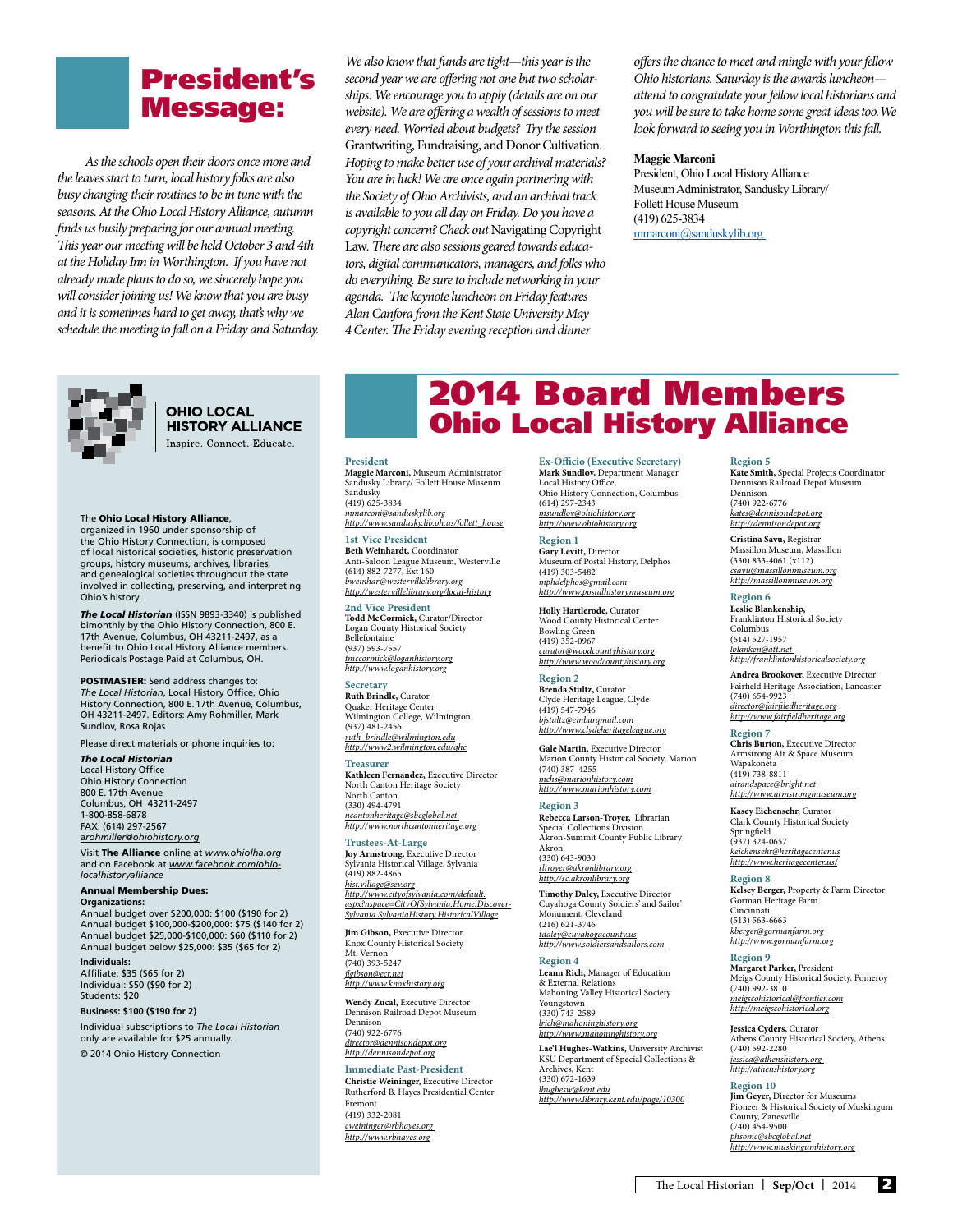# Saving Historic Buildings and Places **Requires Modern Skills**



By Todd Kleismit, Director of Community & Government Relations, Ohio History Connection, Columbus

The movement to save the historic Unionville Tavern is just one example of a successful grassroots effort that used modern skills like social media. Photo courtesy of the Unionville Tavern Preservation Society.

Fifty-one years ago New York's Penn Station, a Beaux-Arts style architectural gem – inspired by the Roman baths of Caracalla when it was built in 1910 – was torn down. Its demolition generated a great deal of criticism locally and nationally and became a catalyst for the historic preservation movement that led, ultimately, to the National Historic Preservation Act of 1966.

Every Ohio community has examples of historic properties that were either demolished or saved. The Buckeye State has an abundance of places and buildings of historic significance. There are more than 161,000 properties on Ohio's Archaeological and Historic Inventories (many more that have yet to be surveyed), more than 4,000 National Register listings, and 73 National Landmarks.

Today's preservationists are not likely to chain themselves to buildings or lay down in front of bulldozers. They are more likely to employ negotiating skills, launch public education campaigns, and use social media to help save important historic buildings or places. They are finding success, too.

Junction Group Earthworks, a significant archaeological site just outside of Chillicothe, was saved in March through a short, yet intense, local effort to rally public support and funds to purchase 192 acres. More than 900 donors contributed about \$375,000 to help fund a portion of the costs that were negotiated with the owner just prior to auction.

Similarly, the Unionville Tavern in Lake County, following more than seven years of neglect, was purchased by the newly formed Unionville Tavern Preservation Society – just a day before a scheduled sheriff 's sale. The Tavern dates to 1798 and was an important stop on the Underground Railroad. The Preservation Society, with several leaders in their 20s and 30s, devised a "30 Days to Save the Tavern" online campaign that raised enough funding to help make the purchase.

Even unsuccessful preservation attempts can yield silver linings. The 2011 demolition of the 1884 Seneca County Courthouse, the first such demolition of a county courthouse listed in the National Register, galvanized public opinion enough to spur an Ohio County Courthouses Symposium, held in May of this year. The preservation of Ohio's county courthouses is now gaining more public attention.

There are many more preservation tools now than ever before. Federal historic preservation tax credits have been in place since the late 1970s to rehabilitate historic buildings. Ohio added a complementary state historic preservation tax credit program in 2006 that is flourishing. The economic development benefits of these programs are well documented. The History Fund grants program, funded through Ohio Historical Society/Ohio History Connection income tax check-off contributions, is a new source of modest

funding for preservation efforts. The State Historic Preservation Office and nonprofit advocacy organizations such as Heritage Ohio and Preservation Ohio offer technical assistance and other resources for communities and organizations that want to preserve their historic assets.

*"History is to the nation as memory is to the individual,"*

Ohio native Arthur M. Schlesinger, Jr. once wrote. A lot of our important historic places have long since been lost or remain threatened even today. While we cannot save every architectural or historically significant building in Ohio, it is important to sharpen our negotiating, public relations, and social media skills to share with others what we know to be true - that we work to preserve today what is of enduring historical value so that we may share it tomorrow with future generations.

*Todd Kleismit is the Ohio History Connection's director of community and government relations. He can be reached at tkleismit@ohiohistory.org.*

3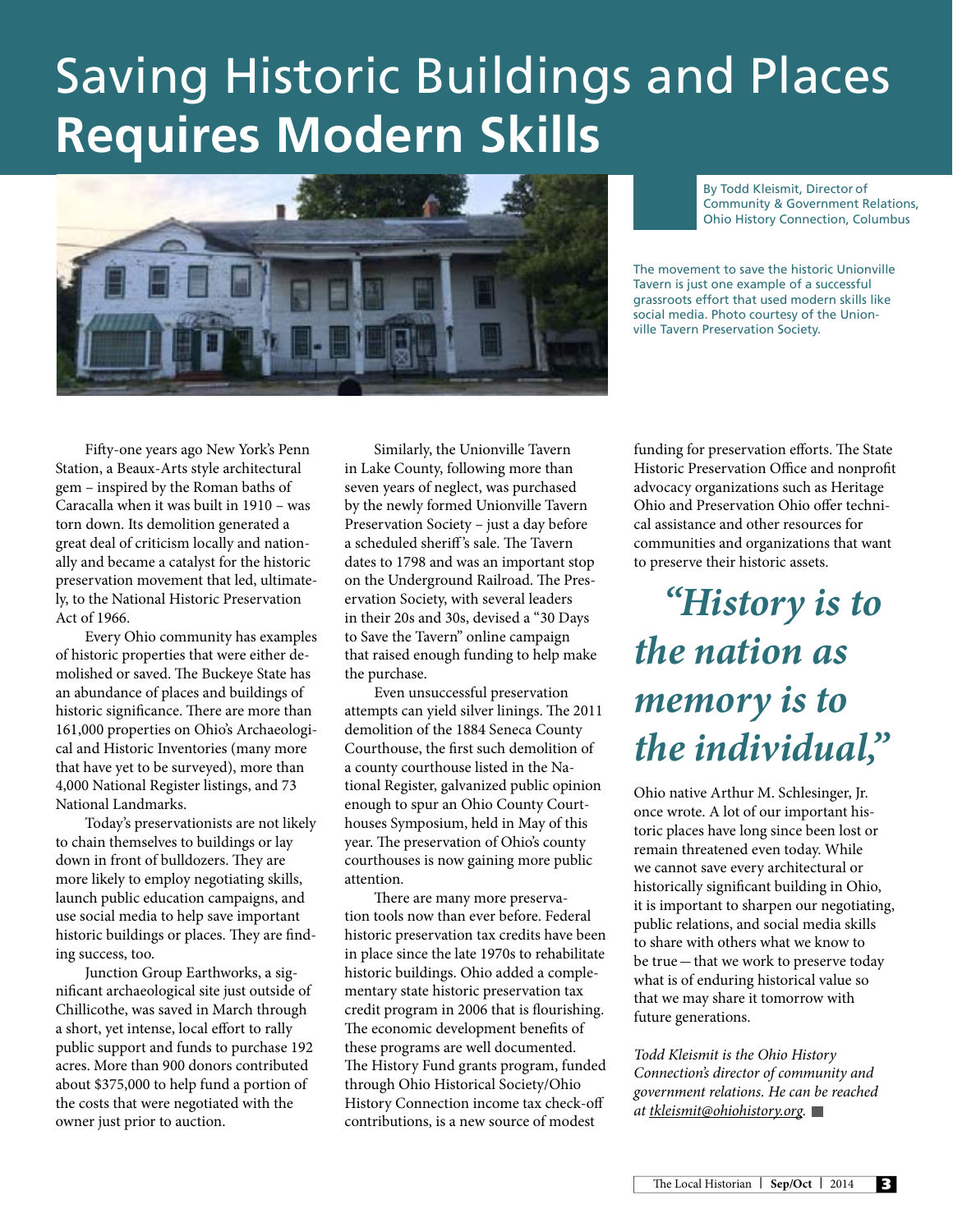# **Making Your Site a Welcoming Place for Visitors**

By Laura Herron, Former Local History AmeriCorps Member, Ohio History Connection, Columbus

We are all so familiar with the places at which we work or volunteer that it can be easy to lose sight of how they may appear to new visitors. Despite our best efforts to be welcoming, good intentions may not always produce great experiences. How do we engage our visitors, encourage them to feel comfortable at our facilities, and bring them back time and again? Anna Altschwager, Visitor Experience Manager and Ohio Village Site Director for the Ohio History Connection, recently shared with me a number of important points that all organizations should consider when making their museum or site more welcoming.

**Have your own house in order first:** Identify what your site does really well and make it the focus of your message. Know who you are and be clear about it so people can relate to you. Staff and volunteers should all agree on this shared vision of your mission.

**Know your audiences:** Identify who will be your target audiences. Will they be school groups or affinity groups? Children, young adults, or senior citizens? (Etc.) What do they need and where do their needs overlap? Be aware of any special needs your visitors may have and plan for how you will accommodate them. If you decide to focus on school groups, be sure to talk to local teachers to find out what sorts of programs their students enjoy most. Having school groups as a target audience can have an additional benefit to your site. Great school trips prompt kids to return with their parents.

**Map your audience's access points:**  Plan for how you will engage people before, during, and after their visits. Will you reach out though social media, advertisements, posters, or other forms of communication? Web pages should



Knowing your target audiences (like families) and interacting with visitors all help to make your museum a more welcoming place. Photo courtesy of the Ohio History Connection.

be simple—closer to big posters than encyclopedias. After all, you want to bring visitors to you. The most basic type of contact—the telephone—should welcome guests rather than deter them. Your outgoing message, at a minimum, needs to include the name of your organization and the dates and times your facility is open. It should also include upcoming events and be refreshed regularly. It is also crucial to check messages that are left for you and to respond promptly to all inquiries, even if they seem trivial.

**Interaction is everything:** Think about your programs as chances to engage in a dialogue with your visitors. In order for your experiences to be positive and memorable they need to be participatory. Visitors need to see connections to their own lives in what you are presenting to them. Try to keep your programs flexible enough to enable you to connect with diverse audiences with some of the same information. Remember to pay attention to feedback. Surveys and social media comments can be very helpful in telling you what visitors think. It is also important to conduct staff and volunteer debriefings on a regular basis to compare observations about a program, event, or exhibit.

**Events bring new visitors through the door:** Building community partnerships with restaurants, radio stations, and other businesses will enable you to offer broadly-appealing special events. Doing something unexpected like this keeps your appeal fresh, not only bringing in new visitors but giving others reasons to return.

**Think about the visitor as a whole person:** The line between a positive and a negative experience is thin, and it takes very little to push a visit over the line one way or the other. Annoyances like not being able to find the restroom or not having a spot to sit and rest can ruin an otherwise pleasant trip. Keep in mind that you should have either clear, visible signage to help visitors find their way or staff available to direct them. If you do not have food available at your location, keep a few menus for local restaurants handy to inform hungry visitors. Be ready with directions to local highways and points of interest. Warm, sincere hospitality can make all the difference in how your visitors remember their day at your site and in how they tell others about it.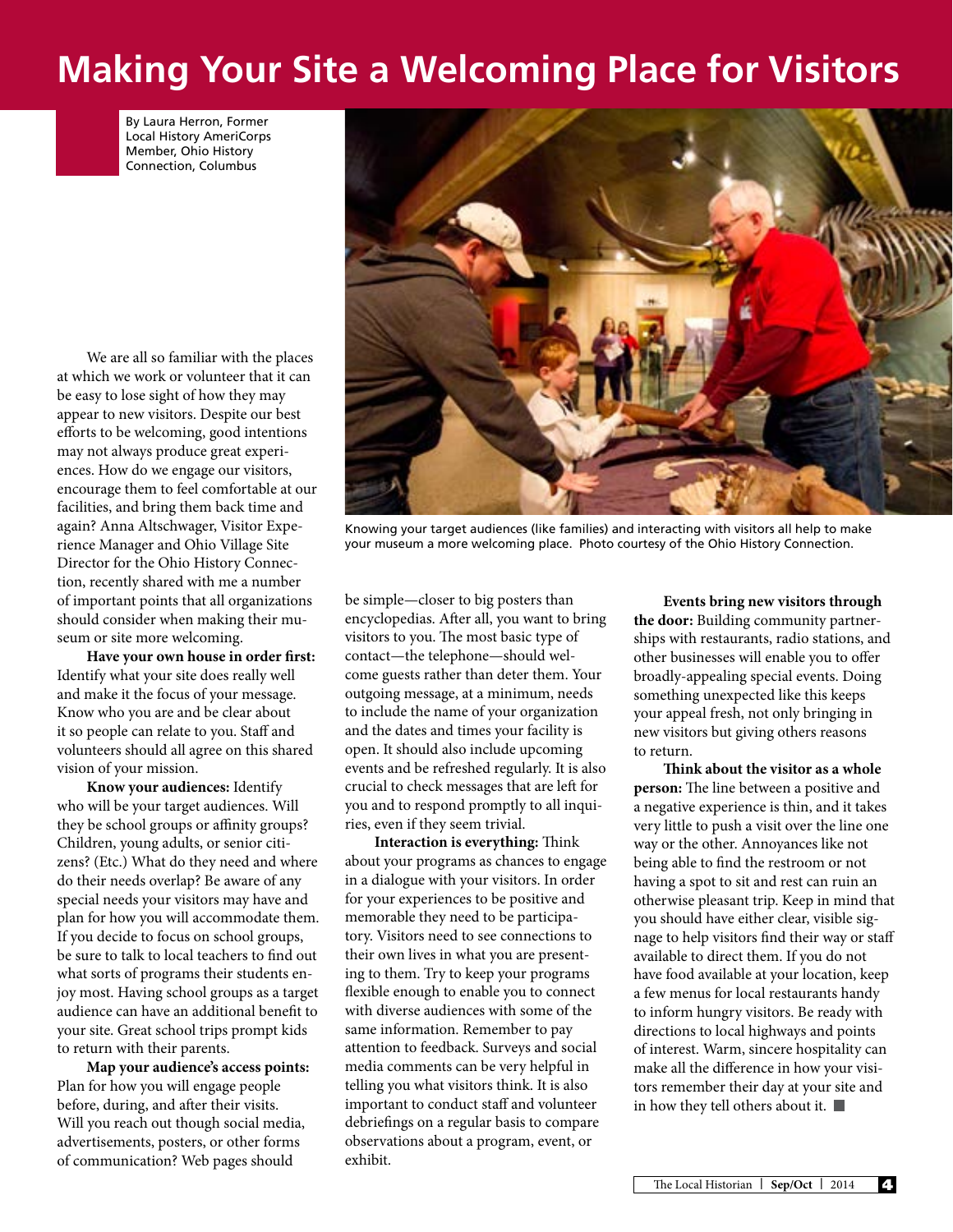

# **It's Just Around the Corner–**  WINTERIZE Your Cultural Organization!



By Tom Clareson, Senior Consultant for Digital &

The winter of 2013-14 was one of the toughest many of us can remember-bitter cold, heavy snow in many areas, and high winds causing blowing and drifting. Hopefully, not every winter will be as bad, but there are many things we can do to help protect our organizations from disaster and damage caused by harsh winter weather.

There are a number of areas of your building to watch come wintertime. Your roof and basement deserve regular monitoring. Sometimes, pest management in your building can be just as bad in the winter as in the summer, because insects and animals may use your building to come in from the cold. Frozen pipes can be a problem. And, you need to watch your thermostat and heating, ventilation, and air conditioning (HVAC) system just as closely in the cold season as you do in summertime.

Starting from the top of your building, you need to know the weight-bearing load of your roof, and how much snow it can take. Be especially careful to monitor during heavy/wet snows, which might exceed the load-bearing capacity of your roof. This is especially important for buildings with flat roofs or those with low pitches. Ice dams may form when snow moves down from heated areas on the roof to unheated patches, where it re-freezes and can force water under shingles and into ceilings or walls. Some organizations are using ice melt socks which can be placed on a roof to protect against these incursions. Finally, do not use snow blowers on the roof of your building, which could cut wires or rupture pipes they come in contact with.

In freezing conditions, water may find its way into basements that are normally

Consuitant for Digital & dry, especially if the ground outside your As we know, temperature needs to be<br>Preservation Services, LYRASIS hail line is forger anthonois is an it as a spatually dry as we know, temperatur building is frozen or there is ice on it. Under these conditions, water has a difficult time evaporating, so it will sink into the ground and may come into your facility. As usual, to prevent disasters, all collection materials should be at least 4-6 inches off the floor. You can prevent the need for disaster salvage by making sure even noncollections materials-such as supplies and boxes-are off the floor level of your basement. Consider installing a water/moisture alarm on the floor of your basement level. Finally, especially if the water table or runoff patterns in your area is above the foundation of your building, have a sump pump and hoses available, or know where you can get them (equipment rental centers, etc.).

> Rodents and some insects may come indoors during the fall and stay until spring, because they want to stay warm and be near food and water sources. Staff and housekeepers at your organization should monitor for evidence of insect or rodent holes, bedding, and droppings-especially inspect your storage areas. Close areas of entry including sealing cracks, inspecting door sweeps, closing areas around pipes and siding, and above stone foundations. You can check for air leaks and drafts by standing next to window or door openings to feel if cold air is blowing through. Also, consider cutting back or removing foliage near your foundation-it can provide hiding places for pests.

> Pipes in unoccupied buildings or unheated areas (attics, ceilings, crawlspaces, mudrooms, sheds, and outbuildings) should be drained. Insulate pipes in exterior wall and monitor them for freezing. And during extreme cold, consider leaving cabinet drawers under sinks open if they are on an exterior wall.

controlled year-around. Stability and consistency is vital. If your organization is in use during the winter, maintain stable temperatures to protect collections from fluctuations. If you reduce heat in any building or part of your structure during the winter, gradually raise it over several weeks once you reopen, so that collection materials can acclimatize-otherwise you may be dealing with large amounts of condensation. And remember to balance staff/visitor needs with energy savings. Cold is good for materials, but not as good for staff and patrons, so don't lower temperatures to a point where it is painful to work in or visit your facility.

If you decide to make environmental modifications (such as humidifiers), it is smart to consult an HVAC engineer first. A smart addition to your building is adding insulation to attic and walls. Check to see if your utility provider offers rebates for energy-efficient building improvements such as adding insulation or replacing windows.

A few final steps to prevent winter disaster damage: If you can stay safe outside, a walk around the exterior of your building to note problems can prevent building damage and leaks. Be sure to have telephone numbers for all utility companies close at hand, and have disaster recovery companies on speed-dial! And, report inclement conditions or building and collection damage to state and association listservs to warn colleagues.

*Note: Portions of the information in this article were developed by Kim Andrews, formerly of the Conservation Center for Art & Historic Artifacts (CCAHA) in Philadelphia.*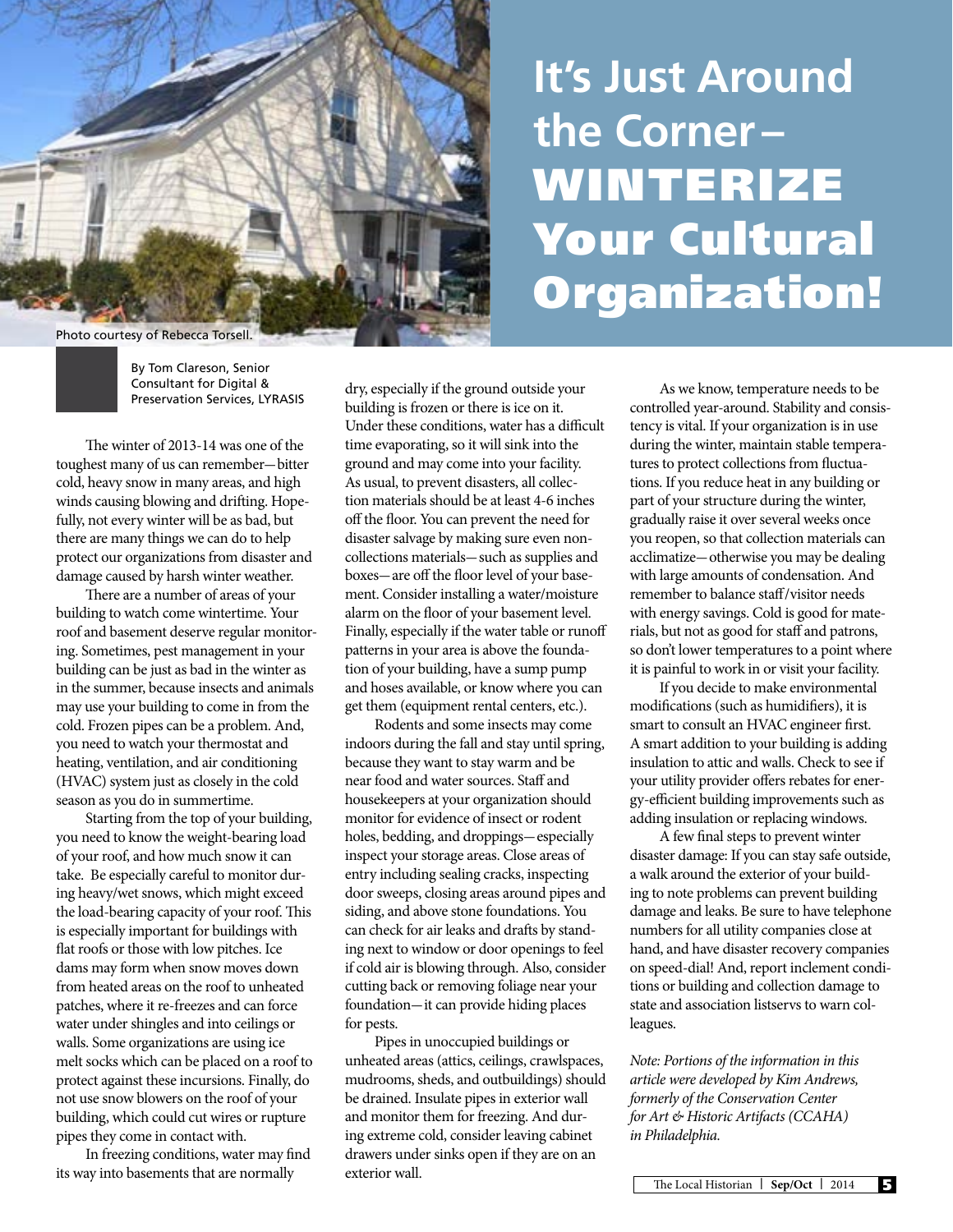# **Congratulations!**

# **Ohio Organizations Receive AASLH Award of Merit**

The American Association for State and Local History (AASLH) proudly announces the winners of the 69th annual Leadership in History Awards, the most prestigious recognition for achievement in the preservation and interpretation of state and local history. This year Ohio organizations proudly made up five of the seventyseven institutions receiving these awards. The Ohio winners are:

 • **Sandusky Library** for the documentary *Under the Baton: Music at Old Cedar Point*

 • **Ohio History Connection** for the *Ohio Village Time Share Program*

 • **Kent State University** for the *Kent State University May 4 Visitors Center* exhibits

 • **Lynley Dunham-Cole and the Warren County Historical Society** for the exhibit *Following the Tracks of the Underground Railroad in Warren County*

 • **Ann Schierhorn, David LaBelle, Althemese Barnes, and the John G. Riley Museum** for the exhibit *"They Led the Way"*

Presentation of the awards will be made at a special banquet during the 2014 AASLH Annual Meeting in St. Paul, Minnesota on Friday, September 19.

The AASLH Leadership in History Awards not only honor significant achievement in the field of state and local history, but also brings public recognition of the opportunities for small and large organizations, institutions, and programs to make contributions in this area. For more information about the Leadership in History Awards, contact AASLH at 615.320.3203 or go to http://about.aaslh.org/awards.



# **Ohio Humanities Council Cultural and Heritage Tourism**  *Deadline October 24*

Do you have an engaging, highquality, humanities event that needs support? Are you looking to connect humanities scholarship with the public? Ohio Humanities accepts grant applications for projects that have humanities content and utilize humanities professionals.

Grants awarded under Ohio Humanities' Cultural and Heritage Tourism Initiative fund tourism projects designed to explore the history, highlight the culture, and foster the appreciation of local assets. Proposed projects should work toward enhancing community life and focus on tourism as a learning opportunity for travelers and local residents.

Planning grants, with a maximum award of \$2,000, support activities that help communities convene stakeholders to assess potential projects, consult with humanities professionals, and identify regional themes. Planning grant applications are due the first business day of the month eight weeks prior to the project beginning.

Implementation grants, with a maximum award of \$10,000, help build sustainable cultural tourism initiatives. These applications are due October 24.

For more information and complete grant guidelines, visit www.ohiohumanities.org.

# **History to Go Van Brings Ohio History to Your Community**

Are you looking for a fun and educational way to engage people in your local communities? Perhaps you have a festival or summer camp that could use a little something extra? Consider requesting the Ohio History Connection's History to Go Van for your next history themed event.

Adults and children of all ages enjoy our interactive programming about Ohio's history. The History to Go Van has a variety of topics to choose from including two brand new programs available this fall, **Tribes of the Ohio River Valley: Removal to Today**, part of a grant from the Martha Holden Jennings Foundation, and **Inventions and Innovators**, made possible by Honda of America, Mfg., Inc. Each program has six stations comprised of primary sources and historical thinking activities. Programs are designed to meet Ohio's New Learning Standards for Social Studies & Common Core Standards and are appropriate for grades K-8.

The History to Go Van is available year-round and will arrive at your location with artifacts and hands-on activities, facilitated by an Ohio History Connection staff member. We are flexible and able to help you pick the best program that suits your needs. Other program choices are:

- **• Pioneer Life Experience**
- **• American Indian Experience**
- **• Agriculture & Nature**
- **• Founding Documents**
- **• Life of a Civil War Soldier**

This program is reasonably priced at \$200 plus mileage for a half day program and \$350 plus mileage for a full day program. A special rate is available for organizations in Franklin County. To learn more about the History to Go Van contact the program manager, Kate Bruck at 614.297.2523 or kbruck@ohiohistory. org.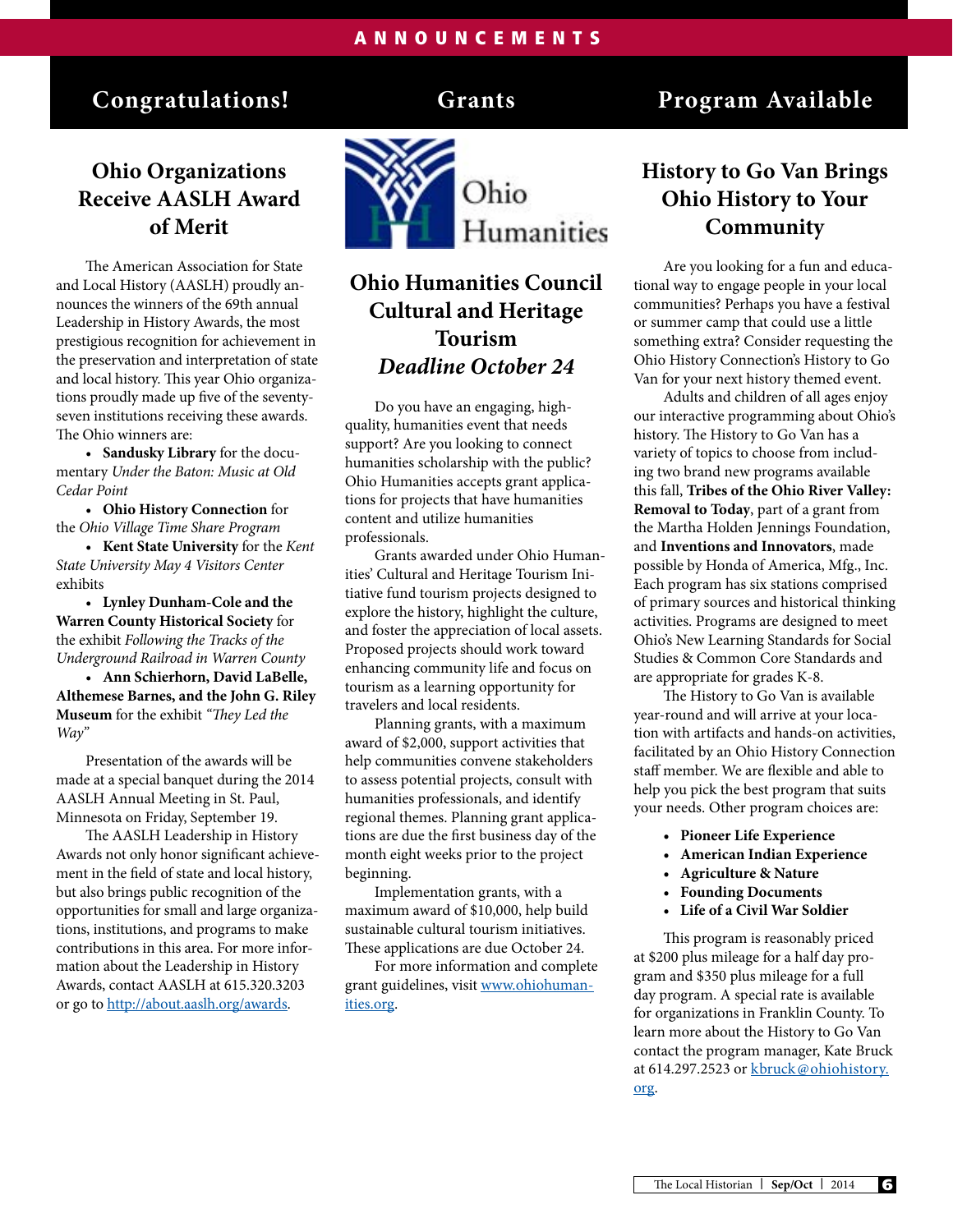# **Professional Development**

# **Job Post**

# **Sustainable Preservation Practices: A Partnership of Facilities and Collections Care Staff**

 $\sim$ Tuesday, October 21, 2014 9:30 a.m. – 4:00 p.m. State Library of Ohio

 Registration is now open! *Sustainable Preservation Practices: A Partnership of Facilities and Collections Care Staff* will bring together facilities and collections care staff to assist them in understanding how they can work together to assure preservation quality and energy savings. Topics to be covered include the role of environment in deterioration, the factors that shape the storage environment, best practices for monitoring and data analysis, and energy saving opportunities. The program will also include time to talk with colleagues about their individual successes and solutions.

 Primary speaker is Jeremy Linden, Senior Preservation Environmental Specialist, Image Permanence Institute. Jeremy Linden is an internationallyrecognized speaker on environmental control issues. He works with issues of material preservation, mechanical system performance, energy-saving and sustainability. Miriam Nelson, Head of Preservation, Ohio University Libraries and Robin Krivesti, Facilities and Stacks Manager, Ohio University Libraries will provide an example of actual collaborative efforts between collections care and facilities staff. Talk tables at lunch will allow participants to discuss particular interests or concerns.

 Registration is free and lunch is covered by the Connecting to Collections grant. Each organization should have two registrations-one for a facilities representative and one for a collections care representative.

 For more information or to register, contact Missy Lodge, Associate State Librarian for Library Development, mlodge@library.ohio.gov.



# **OLHA Webinar Series Begins in September**

 The Ohio Local History Alliance is proud to announce a new professional development opportunity for you! This fall begins our webinar series, covering some of the most in-demand skills for today's local history organizations. We will offer four webinars a year at the low cost of \$15/member and \$20/non-members. The upcoming webinars are:

 • **Choosing Design Software, September 30 at 1:30 pm.** Most local history museums simply cannot afford a full time material designer. So, the development of brochures, advertisements, exhibit labels, and marketing materials usually falls to a person who is already wearing many other hats. This webinar will help you identify the capabilities of different software design programs and choose which one best fits your organization's needs.

 • **Document Design – What Works and What Doesn't, October 30 at 1:30 pm.**  Creating effective promotional materials through best practices in: fonts, formats, features and phrases. In this webinar, participants will learn about document design-what works and what doesn'tand will explore graphic design features in a variety of popular desktop software programs and applications.

 For more information and to register, visit www.ohiohistory.org/register.

# **Ohio Local History Alliance Contract Position**

The Ohio Local History Alliance (OLHA), is seeking a motivated individual who can contract to update the Alliance website, provide assistance with other communication needs, and work on special projects as assigned. The individual selected will work 10 hours a week on a 26 week contract.

#### **Contract Period**

October 15, 2014 through April 15, 2015

#### **Requirements**

 • Grow the OLHA website, finding ways to make it more dynamic.

 • Write/solicit original blog posts. 

• Expand content for all of the OLHA committees.

• Develop and implement an OLHA social media plan.

 • Assist with planning and advertising educational webinars.

• Provide support for the OLHA Board as needed.

• Report monthly on use of time and progress on assigned projects.

 • Must provide own equipment and office space including internet access.

#### **Qualifications**

The ideal candidate will be tech savvy. A history degree or experience as an employee of a history organization or museum is preferred. Must be a self-starter.

#### **Compensation**

Total contractual payment of \$2600. For approximately 10 hours of work a week for 26 weeks. Stipend to be paid in two installments–one half upon signing of contract and one half at the end of the contract period.

#### **To apply**

By September 28, 2014, submit a resume, writing sample, and links to or description of any internet/web based projects you have worked on. Submit to Mark Sundlov, Local History Office at the Ohio History Connection, 800 E. 17th Ave., Columbus, OH 43211-2474. or msundlov@ohiohistory.org.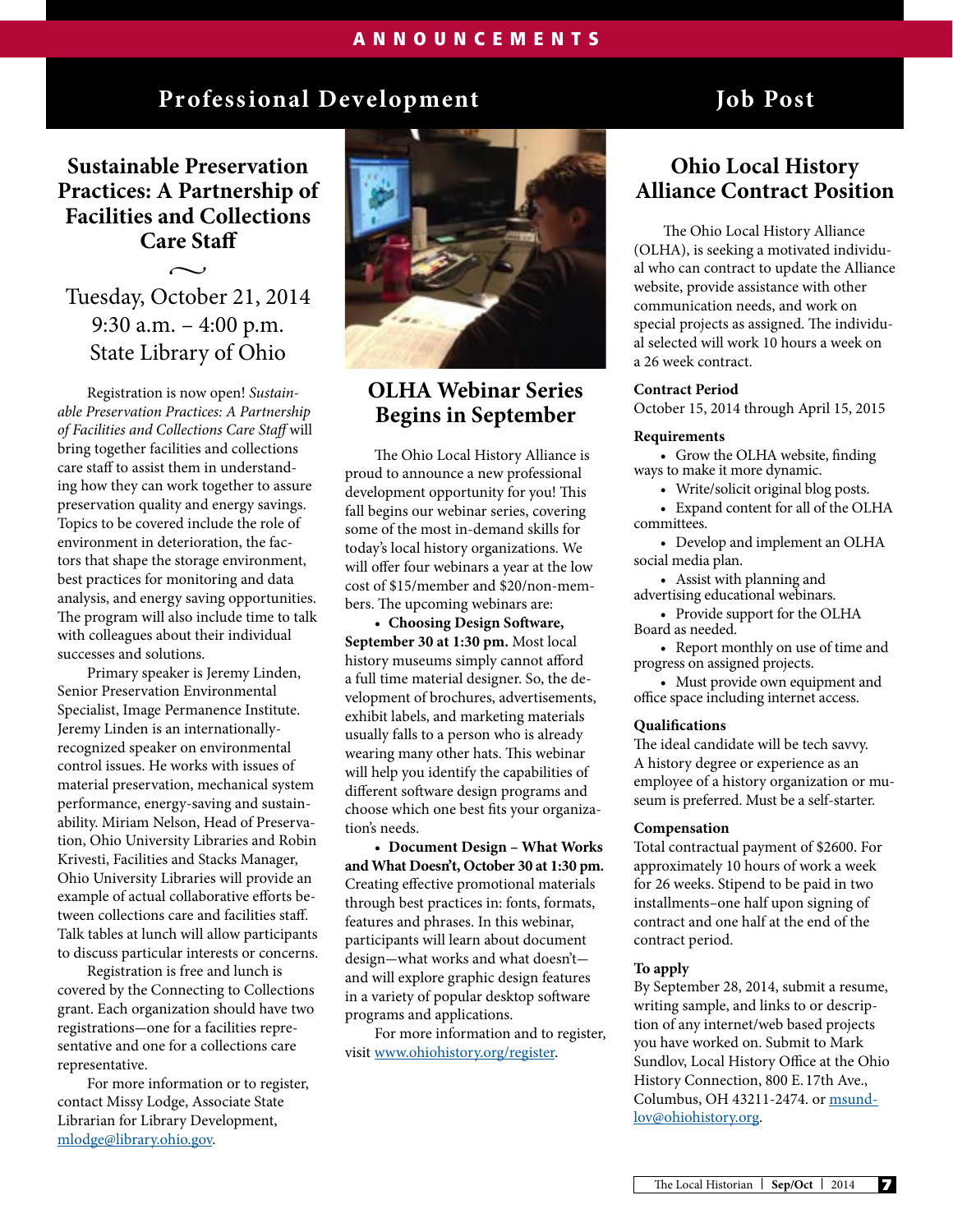# MEMBERSHIP

*List as of August 21, 2014*

### Welcome New Member

#### **Organization**

City of Cuyahoga Falls, Cuyahoga Falls

# Thank you Renewing Members

#### Individual

Court C. Hall, Columbus Dawes Arboretum, Newark Doreen N. Uhas-Sauer, Columbus Martha Ellers, Warren Patricia Hoelscher, West Chester Richard L. Palsgrove, Groveport Ruth Ann Busald, Cincinnati Stephen H. Paschen, Hudson Todd McCormick, Bellefontaine

#### **Organizations**

Adena Mansion & Gardens Society, Chillicothe Arc of Appalachia, Bainbridge Arcanum Wayne Trail Historical Society, Inc., Arcanum Armstrong Air & Space Museum Association, Wapakoneta Bellevue Historical Society & Heritage Museum, Bellevue Bellevue Public Library, Bellevue Berea Historical Society, Berea Carroll County Historical Society, **Carrollton** Cedar Bog Association, Urbana Champaign County Historical Society, Urbana Chester-Shade Historical Association, Chester Cincinnati Observatory Center, Cincinnati City of Miamisburg, Miamisburg City of Tallmadge, Tallmadge Clark County Historical Society, Springfield Columbus Jewish Historical Society, Columbus Cridersville Historical Society, Cridersville Custer Memorial Association, Jewett Darke County Commissioners, Greenville Dayton History, Dayton Dayton Society of Natural History, Dayton Dennison Railroad Depot Museum, Dennison Ellsworth Historical Society, Ellsworth Fairfield County Historical Parks Commission, Lancaster Fairview Park Historical Society, Cleveland Fort Meigs Association, Perrysburg

Fort Recovery Historical Society, Fort Recovery Friends of Buckeye Furnace, Inc., Jackson Friends of Harriet Beecher Stowe House, Cincinnati Friends of Our House, Gallipolis Friends of the Museums, Inc., Marietta Garfield Heights Historical Society, Garfield Heights George Rogers Clark Heritage Association, Springfield Granville Historical Society, Granville Greater Licking County Convention & Visitors Bureau, Heath Green Historical Society, Green Greenfield Historical Society, Greenfield Hancock Historical Museum Association, Findlay Harrison Symmes Memorial Foundation, Cleves Historic New Richmond, Inc., New Richmond Historical Society of Mount Pleasant, Mount Pleasant Holmes County Historical Society, Millersburg Jackson Township Historical Society, Canton John & Annie Glenn Museum Foundation, New Concord Johnny Appleseed Metro Parks, Lima Johnston Farm & Indian Agency, Piqua Kelleys Island Historical Association Inc, Kelleys Island Kent Historical Society, Kent Kinsman Historical Society, Kinsman Knox County Historical Society, Mount Vernon Liberty Center Historical Society, Liberty Center Licking Valley Heritage Society, Newark Marietta College Library, Marietta Marion County Historical Society, Marion Marion Technical College, Marion Massillon Museum, Massillon Monroe County Historical Society, Woodsfield Museum of Ceramics Foundation, East Liverpool Oberlin Heritage Center, Oberlin ODNR - East Harbor State Park, Lakeside Marblehead Ohio Department of Natural Resources, West Union Ohio Genealogical Society, Bellville Ohio Society of Military History, **Massillon** OSU-Newark, Newark Pickaway County Parks Commission, **Circleville** 

Pike Township Historical Society, East Sparta Plymouth Area Historical Society, Plymouth Putnam County Historical Society, Kalida Ripley Heritage, Inc., Ripley Sauder Village, Archbold Shade-Lodi History and Genealogy Association, Athens Shaker Historical Society & Museum, Cleveland Shalersville Historical Society, Mantua Southwest Ohio Amusement Park Historical Society, Fairfield The Old House Guild of Sandusky, Sandusky Toledo Metro Parks, Toledo Trumbull County Historical Society, Warren Tuscarawas County Convention & Visitors Bureau, New Philadelphia U.S. Grant Homestead Association, **Georgetown** Vienna Historical Society, Vienna Village of Stockport, Stockport Watt Center for History & the Arts, Barnesville Western Reserve Fire Museum, Cleveland Westerville Historical Society, Westerville Westlake Historical Society, Westlake Whitehouse Historical Society, **Whitehouse** Woodville Historical Society, Woodville Wyandot County Historical Society, Upper Sandusky Youngstown State University History Dept, Youngstown Zoar Community Association, Zoar Commission, Greenville Trotwood-Madison Historical Society, Trotwood Warren County Historical Society, Lebanon Washington Township Historical Society of Stark County, Alliance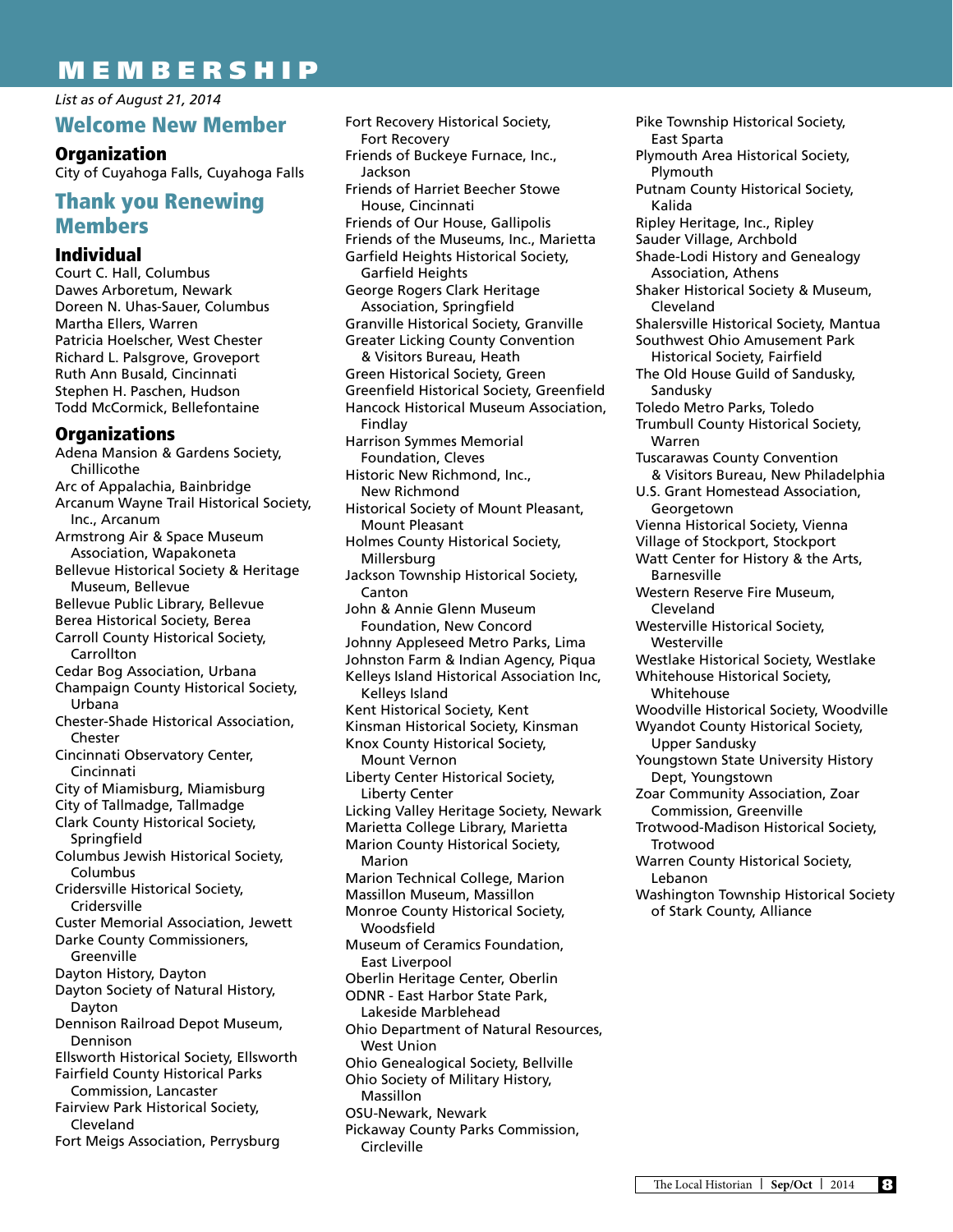# **ON** The s WEB

Minnesota **Historical Society** Historic Housekeeping Handbook

http://www.mnhs.org/ preserve/conservation/ connectingmn/docs\_pdfs/ CleaningPractices\_000. pdf

Good cleaning and housekeeping of your buildings can be an important part of helping to preserve your collections for the future. Have you ever wondered the best way to dust your shelves or clean your floors without harming your valuable objects? The Minnesota Historical Society's Historic Housekeeping Handbook provides valuable guidance on the best way to maintain your storage and display areas, shelves, floors, and more.

# **Join the Ohio Local History Alliance...**

*...or connect a sister organization to the Alliance and ask its leaders to join in one of the following categories:*

# Organizational Member

Get six issues of *The Local Historian,* save when you register for our Alliance regional and statewide local history meetings, receive periodic email updates, and save on Ohio Historical Society services for organization, including speakers and customized training workshops. **Best of all, when you join the Alliance as an Organizational Member, your membership benefits all of your organization's staff and members**—they will all qualify for discounts on registration for the Alliance's regional and statewide meetings and when buying Alliance publications.

*Operating budget:* Over \$200,000 a year: \$100 (\$190 for 2) \$100,000-\$200,000 a year: \$75 (\$140 for 2) \$25,000-\$100,000 a year: \$60 (\$110 for 2) Under \$25,000 a year: \$35 (\$65 for 2)

# Individual Member

Get six issues of *The Local Historian*, save when you register for our Alliance regional and statewide local history meetings, receive periodic email updates.

Affiliate: \$35 a year (\$65 for 2) Individual: \$50 a year (\$90 for 2) Student: \$20 a year

# Business Member

\$100 a year (\$190 for 2)

### Join at

http://www.ohiohistorystore.com/Ohio-LHA-formerly-OAHSM-C120.aspx

# **CALENDAR**

#### **September 28**

**Application Deadline, Alliance Contract Position.** For more information, see page 7.

#### **September 30**

**OLHA Webinar, Choosing Design Software.** For more information, see page 7.

#### **October 1**

**Application Deadline, Ohio Historical Marker Grants.** Grants offset up to \$750 of the cost of an Ohio Historical Marker. For more information, visit www.remarkableohio.org.

### **October 3-4**

**Ohio Local History Alliance Annual Meeting.** For more information, see page 1.

### **October 21**

**Sustainable Preservation Practices Workshop.** For more information, see page 7.

### **October 24**

**Application Deadline, Ohio Humanities Heritage Tourism Grants.**  For more information, see page 6..

#### **October 30**

**OLHA Webinar, Document Design – What Works and What Doesn't.**  For more information, see page 7.

Calendar items are chosen on the basis of available space and applicability to the largest number of our readers, who are mainly volunteer and professional leaders of local historical societies, history museums, archives, libraries, historic preservation groups, and genealogical societies in Ohio. We cannot include events mainly of local interest; for these we suggest local newspapers, broadcast media, Ohio Magazine, 1-800-BUCKEYE, and, if arts related, www.ArtsinOhio.com.

9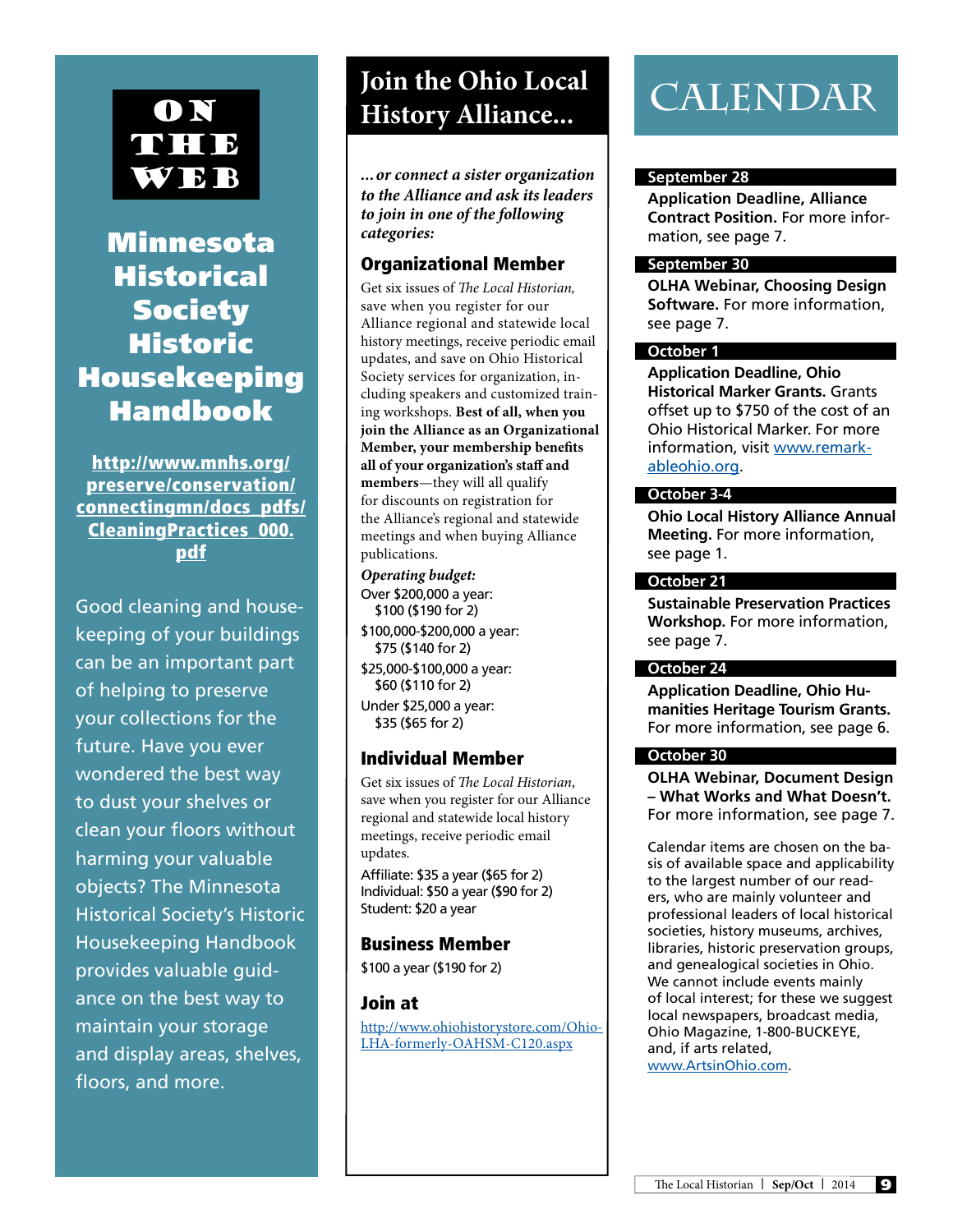# News from the Regions

# Region 1

Allen, Defiance, Fulton, Hancock, Hardin, Henry, Lucas, Putnam, Van Wert, Williams, and Wood Counties

The **Wood County Historical Center** has been awarded \$600,000 from the State of Ohio's capital funds to continue making its museum fully accessible. Matching funds for the project will be met by the Wood County Commissioners. The money will fund the addition of an elevator at the rear of the museum, which will not only allow visitors who need an elevator to have access to the whole building, but will also allow the staff to transport artifacts and accept deliveries more safely. Other improvements will include installing fully accessible restrooms on the museum's first floor and adding ADA compliant ramps between the wings of each floor of the building. For more information, visit http://woodcountyhistory.org.

# Region 2

Ashland, Crawford, Erie, Huron, Marion, Morrow, Ottawa, Richland, Sandusky, Seneca, and Wyandot Counties

The **Rutherford B. Hayes Presidential Center** has partnered with the **University of Virginia's Miller Center** in a long-term project to make all of President Hayes's papers available digitally on the Internet. The Miller Center will be digitizing the Hayes Center's 385 reels of microfilm of papers and documents received by President Hayes. Then, the Miller Center will create metadata allowing the papers to be searched by users. At the conclusion of the project, the Hayes Center will receive digital images of these presidential papers. This project is part of the Miller Center's *Connecting Presidential Collections* project. For more information, visit http:// rbhayes.org or http://presidentialcollections.org.

# Region 3

Cuyahoga, Lake, Lorain, Medina, and Summit Counties

The **Euclid Historical Society** received the exciting news that the City of Euclid passed a matching grant ordinance to benefit the society. For every dollar the historical society raises toward the improvement of their museum building, the city will match 50% up to \$10,000 a year. The society plans to use the money to move forward with several crucial projects to maintain their building and is beginning a fundraising and grantwriting campaign. For more information, visit

http://bluestoneheights.org/bsh/euclid-historymuseum/.

# Region 4

Ashtabula, Geauga, Mahoning, Portage, and Trumbull Counties

In honor of the 45th commemoration of the Kent

State Shootings, **Kent State University's Department of Special Collections and Archives'**

feature exhibit examines the media's coverage and interpretation of the anti-war movement beginning with the National Moratorium on the Vietnam War in the fall of 1969, to the Kent State shootings, the Scranton Commission, through the controversy surrounding the building of the gym annex in 1977. The exhibit presents a cross-section of some of the most famous newspaper headlines, magazine covers, posters, flyers, photographs, newsletters, and comic strips produced in the period leading up to the Kent State shootings, the shootings themselves, and in the aftershock that followed. For more information, go to http://www.library.kent.edu/kent-state-universityspecial-collections-and-archives.

# Region 5

Carroll, Columbiana, Harrison, Holmes, Jefferson, Stark, Tuscarawas, and Wayne Counties

The **North Canton Heritage Society** and the **Hoover High School Media Department** have finished a long-term digitization project of some of the society's material. Students digitized four reels of 16mm movies taken in the 1920s of life in North Canton, many smaller reels of YMCA bus trips, and three reels of a 1948-49 basketball tournament. All of the reels were transferred from the film to highdefinition video. For more information, go to http:// www.northcantonheritage.org.

The **Dennison Railroad Depot Museum** recently celebrated its 25th anniversary with a twenty-five hour open house. Activities included guided tours of the museum, special chances to hear some of the staff 's favorite stories and artifacts, scavenger hunts, meals, and a "Night at the Museum" sleepover. For more information, visit http://www.dennisondepot. org.

# Region 6

Delaware, Fairfield, Fayette, Franklin, Knox, Licking, Madison, Perry, Pickaway, and Union Counties

# Region 7

Auglaize, Champaign, Clark, Darke, Greene, Logan, Mercer, Miami, Montgomery, Preble, and Shelby Counties

The **Logan County Historical Society** celebrated the grand opening of their new Transportation Museum at the end of April. Over 1,000 people attended the three different grand opening events. The Transportation Museum was made possible by an Ohio Department of Transportation Transportation Enhancement Grant and generous donations from Logan County area businesses, industries, organizations, and individuals. For more on the new museum, go to http://www.loganhistory.org.

The **Wescott House Foundation** was awarded a **National Endowment for the Arts** Our Town Grant for \$75,000 to support community engagement activities and to develop an architectural design, educational programming, and a business plan for the new Wescott Center for Architecture + Design. For more information, visit http://www. wescotthouse.org.

# Region 8

Adams, Brown, Butler, Clermont, Clinton, Hamilton, Highland, and Warren Counties

#### The **Quaker Heritage Center of Wilmington**

**College** opened a new exhibit, "The Pity of War: Words and Images of World War I" to commemorate the 100th anniversary of the beginning of "The Great War." The exhibit tells the story of World War I through the words and images of people who lived it as soldiers, civilians, and Conscientious Objectors. Visitors are invited to consider their own stance on war as part of the exhibit. There will also be a slate of special programming, including a presentation on Wilmington Quakers in World War I, a poetry reading, and concerts commemorating the Christmas Truce of 1914. For more information, visit http:// www.wilmington.edu/qhc.

# Region 9

Athens, Gallia, Hocking, Jackson, Lawrence, Meigs, Pike, Ross, Scioto, and Vinton Counties

# Region 10

Belmont, Coshocton, Guernsey, Monroe, Morgan, Muskingum, Noble, and Washington Counties

The **Noble County Historical Society** recently was the beneficiary of an Eagle Scout project. A member of Caldwell Boy Scout Troop 501 wanted to do a project benefitting the society since his great-grandparents had lived in one of the society's buildings, the Walters Log Cabin, at one time. The scout created a bricked tying together two of the buildings, the log cabin and the wash house, at the society's Heritage Park. With the completion of this space, visitors and volunteers now have an attractive place to sit outside in between the two buildings. For more information, visit http://www.rootsweb. ancestry.com/~ohnoble/histsoc.htm.

In 100 words or less, do you have outstanding news to share about your organization? Please email it to your regional representative for the next issue of *The Local Historian*. Contact information for the representatives in your region is on page 2 of this issue. Of course, you are welcome to forward your news directly to the editor of *The Local Historian* at arohmiller@ohiohistory.org. Rather than serving as a calendar of events, items for "News from the Regions" are chosen to inspire, connect, and educate the Alliance's members all over Ohio and celebrate notable and imitation-worthy accomplishments of Alliance members.